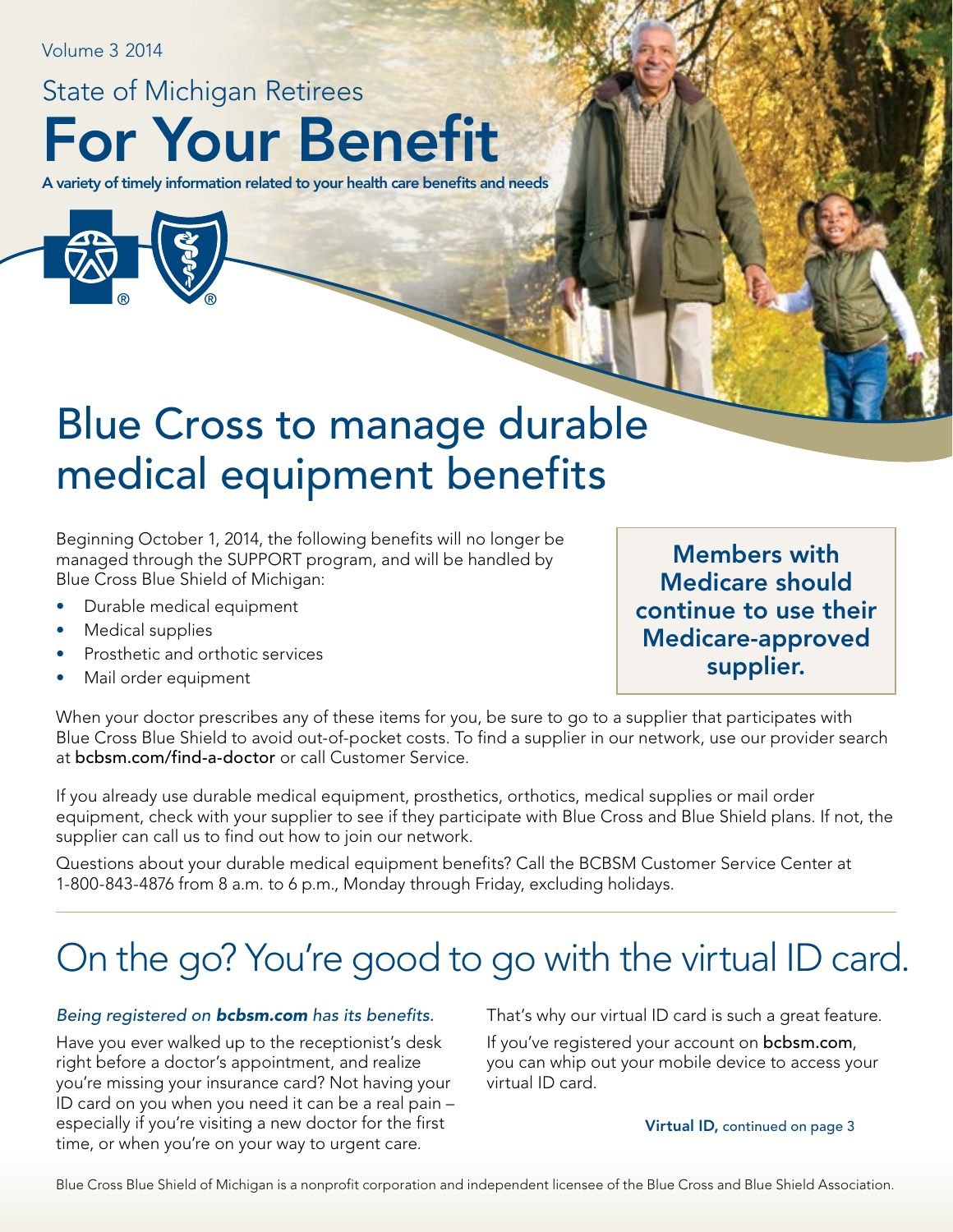### Lower your cancer risk by changing what you eat

#### Eating powerhouse foods can help

You may have heard certain fruits and vegetables referred to as a 'powerhouse.' But what does that term mean? And which foods are considered powerhouses?

Powerhouse fruits and vegetables are those most strongly linked to a lower risk of chronic illness. They're rich in vitamins B, C and K as well as folate, iron, niacin and riboflavin – nutrients that through phytochemicals seem to help protect cells from abnormalities and damaging components in food and the environment.

A recent study done by Jennifer Di Noia, Ph.D., associate professor at William Patterson University in Wayne, New Jersey, produced a list of powerhouse fruits and vegetables based on the concentration of the nutrients they contain.

8. Parsley

9. Romaine lettuce 10. Collard greens

Out of the 47 fruits and vegetables in the study, ten proved to be more powerful than the rest:

- 1. Watercress
- 2. Chinese cabbage
- 3. Chard
- 4. Beet greens

Although the six fruits and vegetables below are rich in nutrients, they did not have the nutrient density required to meet powerhouse criteria:

5. Spinach 6. Chicory 7. Leaf lettuce

- 1. Blueberry
- 4. Onion
- 2. Cranberry
- 3. Garlic
- 5. Raspberry
- 6. Tangerine

To check out the entire list, go to cdc.gov/pcd/issues/2014/13\_0390.htm.

There are countless ways to incorporate more powerhouse elements and other nutrient-rich foods in to your diet. Check out the next page for a delicious recipe to get started.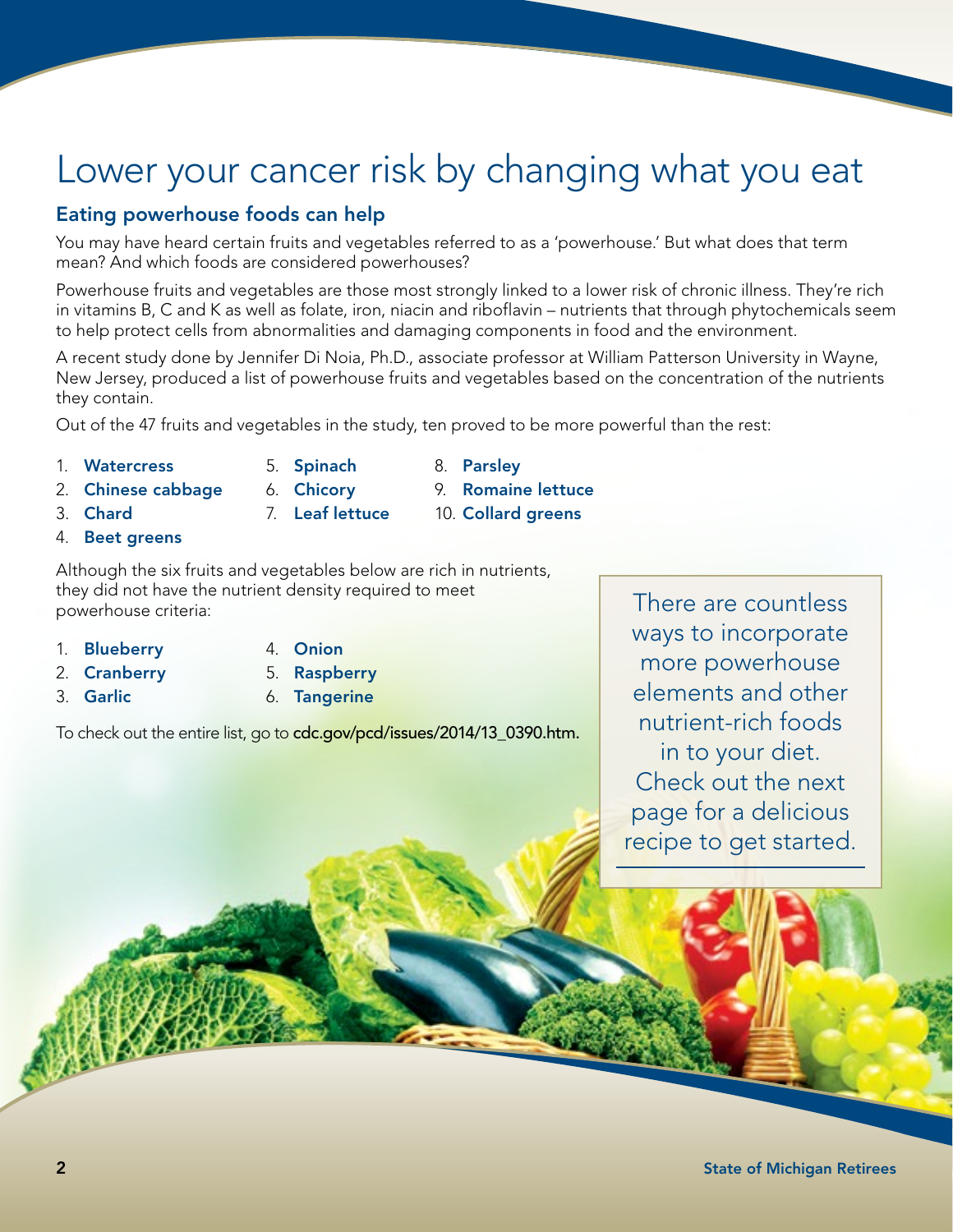#### Virtual ID, continued from page 1

Here's how to get to your virtual ID card:

- Using your smart phone, go to bcbsm.com.
- Tap the green *Member Login* button in the top right corner of the screen.
- Log in using your user name and password.
- Once your home page appears, tap on the ID card icon in the top left corner and your Virtual ID Card will appear.

Of course, nothing replaces having the real thing – so if you've lost your card, make sure to request additional ones. To do that, you can call Customer Service during regular business hours. Or, you can log into your account online at bcbsm.com and click on the *Get an ID card* link under *Account Settings* in the upper right side of the screen.

### Vegetarian Chili

Whether you're a full-time vegetarian or simply enjoy a meatless meal now and then, look for recipes that are full of flavor and low in fat.

Vegan meals avoid foods of animal origin including meat, poultry, fish, dairy products, and eggs — so they're cholesterol-free. While meatless recipes tend to be low in total fat, saturated fat and calories, this isn't always the case. Be sure to check nutrition details per serving.

#### Ingredients

- 1 cup textured soy protein
- 7/8 cup boiling water
- 1 tablespoon olive oil
- 1 large onion, chopped 1 green bell pepper,
- chopped

#### **Directions**

Mix textured soy protein with boiling water. Heat oil in large pot. Sauté onion and green pepper until soft, about five minutes. Add garlic and cook briefly. Add tomatoes, beans, chili powder, cumin and soy protein. Stir. Bring to a boil.

Reduce heat and let simmer for about 30 to 45 minutes, until chili thickens.

#### Nutrition facts

2 cloves garlic, minced 1 28-oz. can diced tomatoes **POWERHOUSE** 

1 19-oz. can black beans, rinsed and drained 2 tablespoons chili powder 1 tablespoon cumin

You have access to this recipe and more inside **BlueHealthConnection**®

To start exploring, log in to your account at bcbsm.com, click on the Health & Wellness tab at the top of the screen, then click the BlueHealthConnection link.

Makes four servings. Each serving contains 243 calories, 4 g fat, 0 mg cholesterol, 758 mg sodium, 40 g carbohydrates.